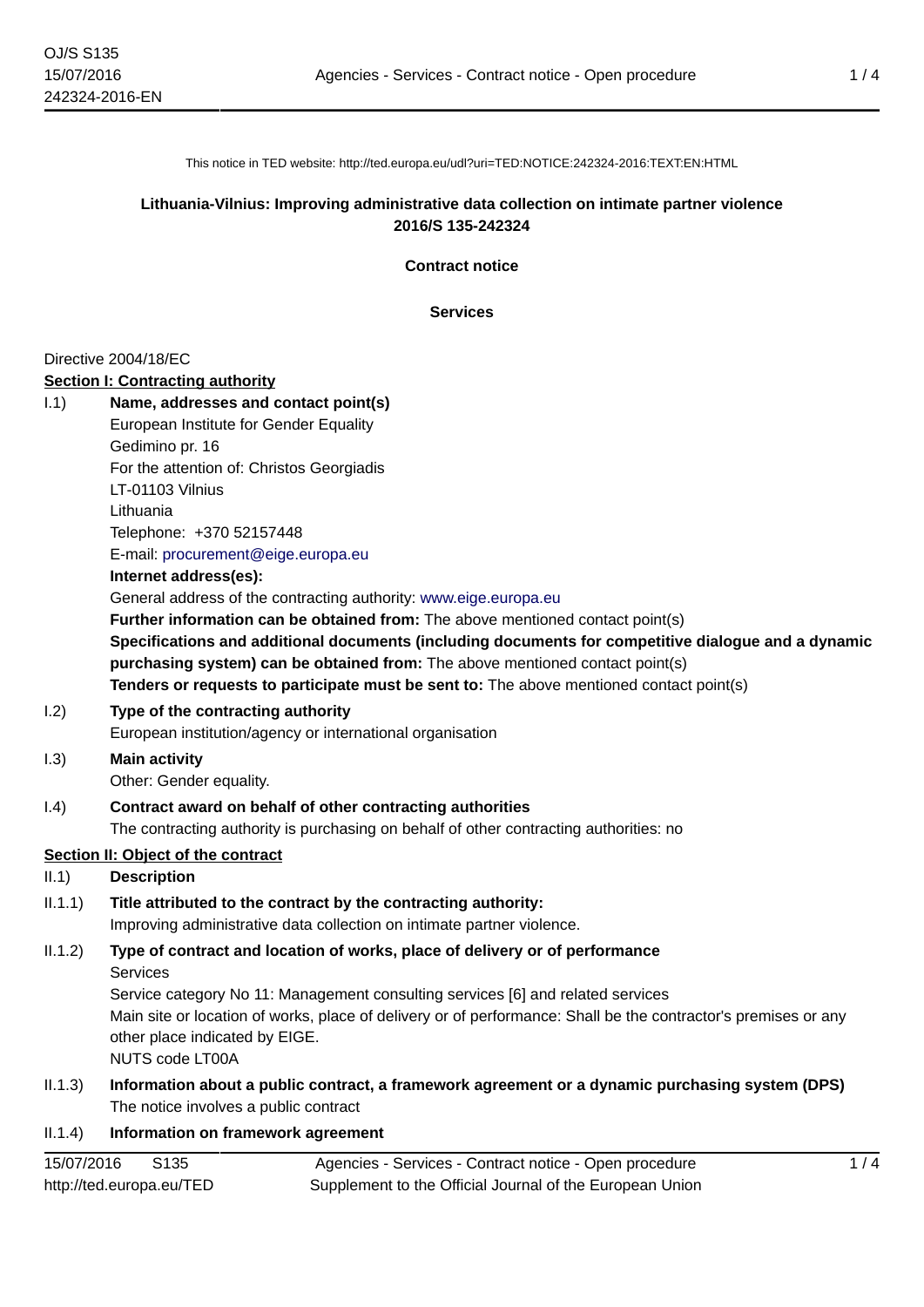|                    | Information and formalities necessary for evaluating if the requirements are met:<br>As stated in the tender specifications available at http://eige.europa.eu/content/procurement                                                                                                                                                                                                                           |
|--------------------|--------------------------------------------------------------------------------------------------------------------------------------------------------------------------------------------------------------------------------------------------------------------------------------------------------------------------------------------------------------------------------------------------------------|
| III.2.3)           | <b>Technical capacity</b>                                                                                                                                                                                                                                                                                                                                                                                    |
| III.2.2)           | <b>Economic and financial ability</b><br>Information and formalities necessary for evaluating if the requirements are met: As stated in the tender<br>specifications available at http://eige.europa.eu/content/procurement                                                                                                                                                                                  |
|                    | or trade registers<br>Information and formalities necessary for evaluating if the requirements are met: To identify themselves,<br>tenderers must fill in the legal entity form and financial identification form. Tenderers must meet the<br>requirements of exclusion criteria by signing the declaration as stated in the tender specifications available at<br>http://eige.europa.eu/content/procurement |
| III.2)<br>III.2.1) | Personal situation of economic operators, including requirements relating to enrolment on professional                                                                                                                                                                                                                                                                                                       |
|                    | The performance of the contract is subject to particular conditions: no<br><b>Conditions for participation</b>                                                                                                                                                                                                                                                                                               |
| III.1.4)           | As stated in the tender specifications, draft contract and annexes.<br>Other particular conditions                                                                                                                                                                                                                                                                                                           |
| III.1.3)           | Legal form to be taken by the group of economic operators to whom the contract is to be awarded:                                                                                                                                                                                                                                                                                                             |
|                    | governing them:<br>As stated in the tender specifications, draft contract and annexes.                                                                                                                                                                                                                                                                                                                       |
| III.1.2)           | Main financing conditions and payment arrangements and/or reference to the relevant provisions                                                                                                                                                                                                                                                                                                               |
| III.1)<br>III.1.1) | <b>Conditions relating to the contract</b><br>Deposits and guarantees required:                                                                                                                                                                                                                                                                                                                              |
|                    | Section III: Legal, economic, financial and technical information                                                                                                                                                                                                                                                                                                                                            |
| II.3)              | Duration of the contract or time limit for completion<br>Duration in months: 13 (from the award of the contract)                                                                                                                                                                                                                                                                                             |
| II.2.3)            | <b>Information about renewals</b><br>This contract is subject to renewal: no                                                                                                                                                                                                                                                                                                                                 |
| II.2.2)            | <b>Information about options</b><br>Options: no                                                                                                                                                                                                                                                                                                                                                              |
| II.2.1)            | <b>Total quantity or scope:</b><br>Estimated value excluding VAT: 585 000 EUR                                                                                                                                                                                                                                                                                                                                |
| II.2)              | Quantity or scope of the contract                                                                                                                                                                                                                                                                                                                                                                            |
| II.1.9)            | <b>Information about variants</b><br>Variants will be accepted: no                                                                                                                                                                                                                                                                                                                                           |
| II.1.8)            | Lots<br>This contract is divided into lots: no                                                                                                                                                                                                                                                                                                                                                               |
| II.1.7)            | <b>Information about Government Procurement Agreement (GPA)</b><br>The contract is covered by the Government Procurement Agreement (GPA): no                                                                                                                                                                                                                                                                 |
| II.1.6)            | <b>Common procurement vocabulary (CPV)</b><br>73210000                                                                                                                                                                                                                                                                                                                                                       |
| II.1.5)            | Short description of the contract or purchase(s)<br>Improving administrative data collection on intimate partner violence.                                                                                                                                                                                                                                                                                   |
|                    |                                                                                                                                                                                                                                                                                                                                                                                                              |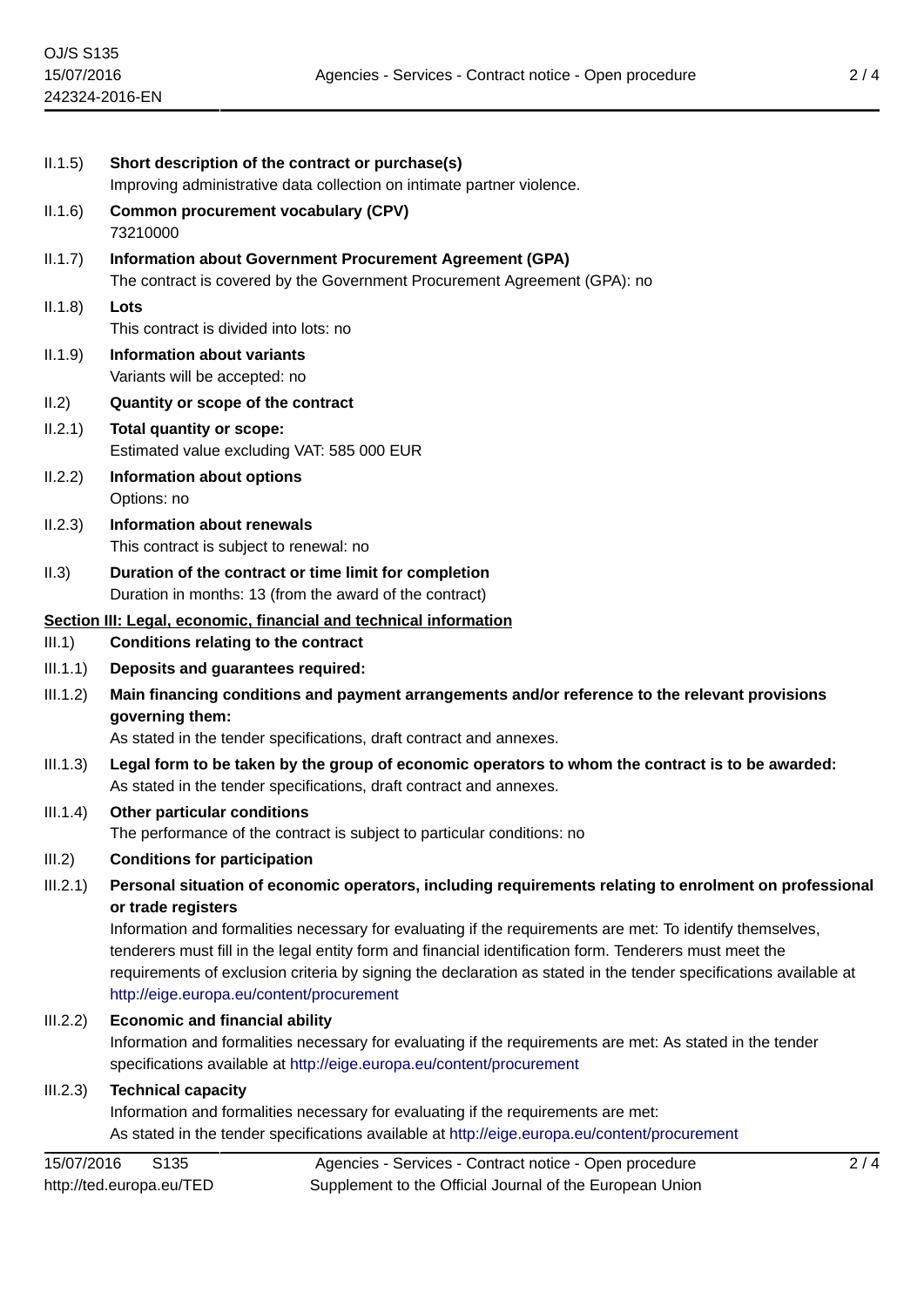| III.2.4) | Information about reserved contracts                                                                                                                                                                                                                                                                                                                                                                                                                                                                                                                                                                                                                                                                               |
|----------|--------------------------------------------------------------------------------------------------------------------------------------------------------------------------------------------------------------------------------------------------------------------------------------------------------------------------------------------------------------------------------------------------------------------------------------------------------------------------------------------------------------------------------------------------------------------------------------------------------------------------------------------------------------------------------------------------------------------|
| III.3)   | <b>Conditions specific to services contracts</b>                                                                                                                                                                                                                                                                                                                                                                                                                                                                                                                                                                                                                                                                   |
| III.3.1) | Information about a particular profession<br>Execution of the service is reserved to a particular profession: no                                                                                                                                                                                                                                                                                                                                                                                                                                                                                                                                                                                                   |
| III.3.2) | Staff responsible for the execution of the service<br>Legal persons should indicate the names and professional qualifications of the staff responsible for the<br>execution of the service: no                                                                                                                                                                                                                                                                                                                                                                                                                                                                                                                     |
|          | <b>Section IV: Procedure</b>                                                                                                                                                                                                                                                                                                                                                                                                                                                                                                                                                                                                                                                                                       |
| IV.1)    | <b>Type of procedure</b>                                                                                                                                                                                                                                                                                                                                                                                                                                                                                                                                                                                                                                                                                           |
| IV.1.1)  | Type of procedure                                                                                                                                                                                                                                                                                                                                                                                                                                                                                                                                                                                                                                                                                                  |
|          | Open                                                                                                                                                                                                                                                                                                                                                                                                                                                                                                                                                                                                                                                                                                               |
| IV.1.2)  | Limitations on the number of operators who will be invited to tender or to participate                                                                                                                                                                                                                                                                                                                                                                                                                                                                                                                                                                                                                             |
| IV.1.3)  | Reduction of the number of operators during the negotiation or dialogue                                                                                                                                                                                                                                                                                                                                                                                                                                                                                                                                                                                                                                            |
| IV.2)    | Award criteria                                                                                                                                                                                                                                                                                                                                                                                                                                                                                                                                                                                                                                                                                                     |
| IV.2.1)  | Award criteria<br>The most economically advantageous tender in terms of the criteria stated in the specifications, in the invitation<br>to tender or to negotiate or in the descriptive document                                                                                                                                                                                                                                                                                                                                                                                                                                                                                                                   |
| IV.2.2)  | Information about electronic auction<br>An electronic auction will be used: no                                                                                                                                                                                                                                                                                                                                                                                                                                                                                                                                                                                                                                     |
| IV.3)    | <b>Administrative information</b>                                                                                                                                                                                                                                                                                                                                                                                                                                                                                                                                                                                                                                                                                  |
| IV.3.1)  | File reference number attributed by the contracting authority:<br>EIGE/2016/OPER/07.                                                                                                                                                                                                                                                                                                                                                                                                                                                                                                                                                                                                                               |
| IV.3.2)  | Previous publication(s) concerning the same contract<br>no                                                                                                                                                                                                                                                                                                                                                                                                                                                                                                                                                                                                                                                         |
| IV.3.3)  | Conditions for obtaining specifications and additional documents or descriptive document<br>Payable documents: no                                                                                                                                                                                                                                                                                                                                                                                                                                                                                                                                                                                                  |
| IV.3.4)  | Time limit for receipt of tenders or requests to participate<br>$5.9.2016 - 16:00$                                                                                                                                                                                                                                                                                                                                                                                                                                                                                                                                                                                                                                 |
| IV.3.5)  | Date of dispatch of invitations to tender or to participate to selected candidates                                                                                                                                                                                                                                                                                                                                                                                                                                                                                                                                                                                                                                 |
| IV.3.6)  | Language(s) in which tenders or requests to participate may be drawn up<br>Any EU official language                                                                                                                                                                                                                                                                                                                                                                                                                                                                                                                                                                                                                |
| IV.3.7)  | Minimum time frame during which the tenderer must maintain the tender<br>Duration in months: 9 (from the date stated for receipt of tender)                                                                                                                                                                                                                                                                                                                                                                                                                                                                                                                                                                        |
| IV.3.8)  | <b>Conditions for opening of tenders</b><br>Date: 15.9.2016 - 15:00<br>Persons authorised to be present at the opening of tenders: yes<br>Additional information about authorised persons and opening procedure: 1 authorised representative of each<br>tenderer may attend the opening of the bids as an observer. Companies wishing to attend are requested to<br>notify their intention at the latest 2 working days in advance to the contact address indicated in Section I of this<br>notice. This notification must contain the reference number of the procurement procedure, an authorisation<br>document signed by an empowered staff member of the tenderer and specify the name of the person who will |
|          | attend the opening on the tenderer's behalf. The credentials of the representative will be checked by EIGE.                                                                                                                                                                                                                                                                                                                                                                                                                                                                                                                                                                                                        |

15/07/2016 S135 http://ted.europa.eu/TED